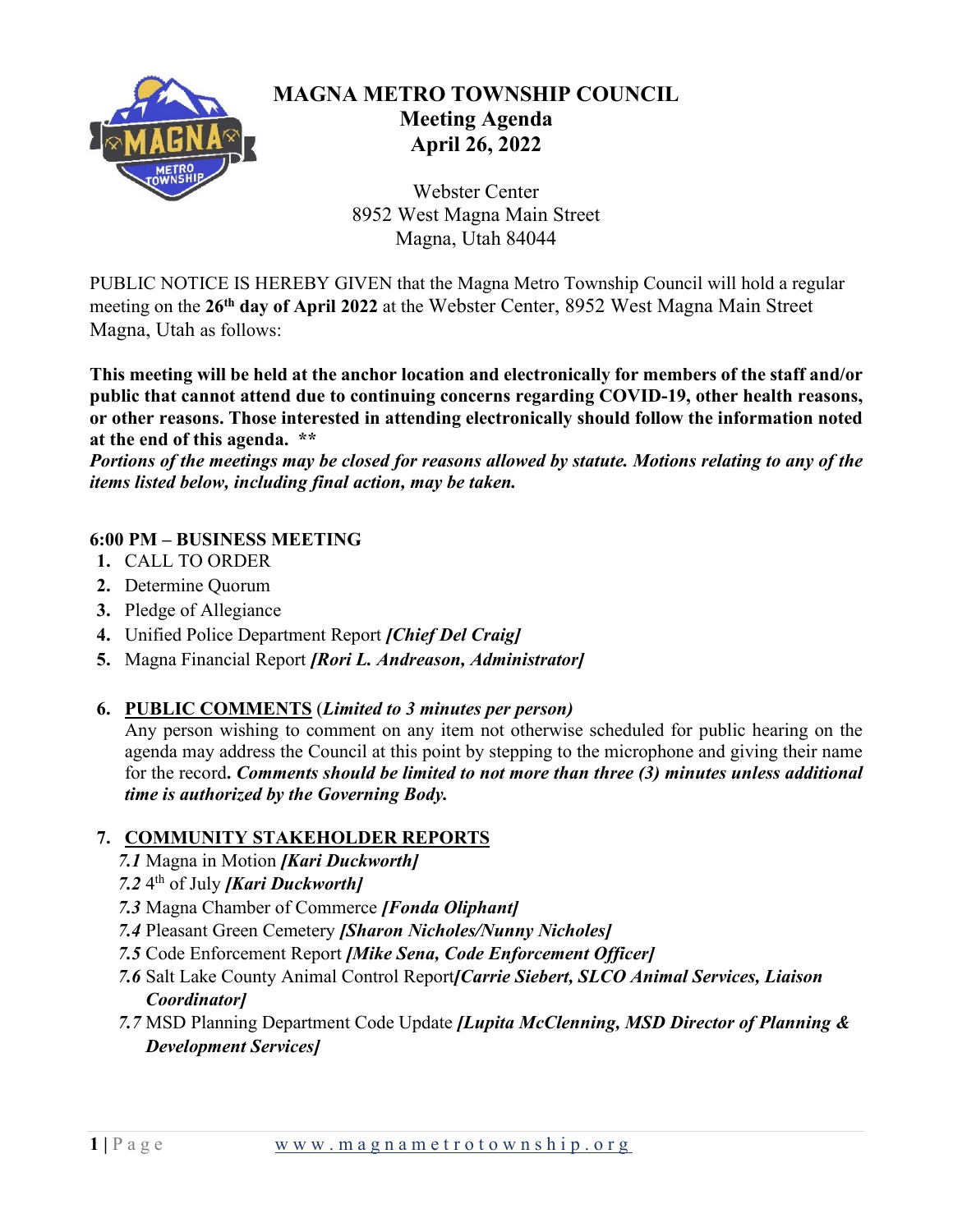#### **8. PUBLIC HEARING**

- *8.1* Receive public comment on Redistricting Map Options for the Magna Metro Township Council *[Rori L. Andreason, Administrator]*
	- **ACTION:** Consider *Resolution No. 22-04-01* A Resolution Approving the 2022 Redistricting Map of the Magna Metro Township Council

# **9. ACTION ITEMS**

- *9.1* Discussion and Possible Motion to Consider *Resolution No. 22-04-02* A Resolution Approving a Transportation Study Comparing 8400 West and Mountain View Corridor *[Council Member Trish Hull]*
- *9.2* Discussion and Possible Motion to Consider *Resolution No. 22-04-03* A Resolution of the Magna Metro Township Council Approving the Interlocal Agreement Between Magna Metro Township and Salt Lake County for Supporting "Communities that Care" Coalition in Magna Metro Township *[Council Member Trish Hull]*

### **10. DISCUSSION ITEMS**

*10.1* Discussion of Proposed Bird Scooter Agreement *[Paul Ashton, Attorney]*

*10.2* Discussion of Proposed Google Fiber Agreement *[Paul Ashton, Attorney]* 

*10.3* Discussion of Proposed Dominion Energy Agreement *[Paul Ashton, Attorney]* 

# **11. COUNCIL REPORTS**

# **12. ADMINISTRATOR REPORT**

- **13. ANNOUNCEMENTS**
- **14. ADJOURN**
- **\*\* GoToMeeting Option**

**Magna Metro Township Council Meeting**

Tue, Apr 26, 2022 6:00 PM - 9:00 PM (MDT) **Please join my meeting from your computer, tablet or smartphone.** <https://meet.goto.com/921892941>

**You can also dial in using your phone.** United States: [+1 \(224\) 501-3412](tel:+12245013412,,921892941%23)  **Access Code: 921-892-941**

*Upon request with three (3) working days' notice, the Greater Salt Lake Municipal Services District, in support of the Magna Metro Township, will make reasonable accommodations for participation in the meeting. To request assistance, please call (385) 468-6703 – TTY 711.*

*A copy of the foregoing agenda was posted at the following locations on the date posted below: Magna Metro Township website at [www.magnametrotownship.org](http://www.magnametrotownship.org/) and the State Public Notice Website at*